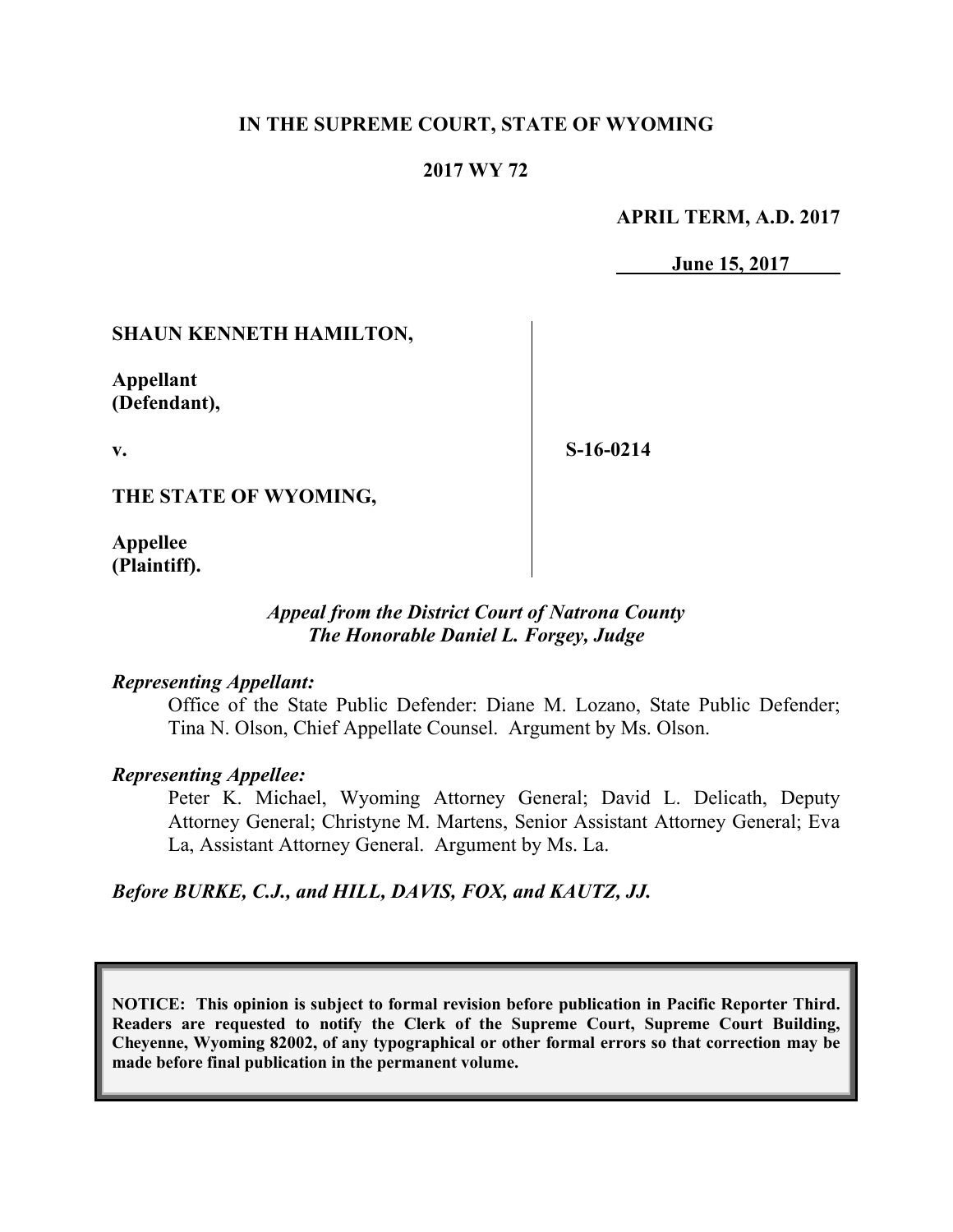### **FOX, Justice.**

[¶1] A jury found Shaun Kenneth Hamilton guilty of five counts of sexual assault and sexual abuse of a minor for acts involving two victims. He appeals his conviction, claiming that there was prosecutorial misconduct amounting to cumulative error when the prosecutor, during closing argument, defined the burden of proof, denigrated Mr. Hamilton's defense, and shifted the burden of proof. We affirm.

### *ISSUE*

[¶2] We rephrase the issue as follows: Was Mr. Hamilton denied his right to a fair trial by the cumulative error of two or more instances of prosecutorial misconduct?

## *FACTS*

[¶3] There are two victims in this case, JP and KB. Mr. Hamilton is KB's stepfather, and lived with KB and her mother. KB testified that in 2015, when she was fourteen, Mr. Hamilton sexually assaulted her in her bedroom. The following day, KB went to school and told a friend about the incident, and the friend reported it to the school principal. The principal called the Wyoming Department of Family Services (DFS), and then called KB out of class. After speaking to the principal about the incident, KB left with a DFS caseworker. The DFS caseworker took KB to the Children's Project Center for a forensic interview and then to the hospital for a sexual assault kit examination. During the sexual assault kit exam, the nurse collected oral swabs from KB and DNA swabs from KB's abdomen. The Casper Police Department (CPD) obtained a search warrant for KB's residence, where they collected KB's mattress topper from her bed, a blanket, a pair of panties, a pair of sports pants, a black shirt, and a white towel. CPD also served Mr. Hamilton with a search warrant to perform a biological evidence kit exam on him. DNA tests confirmed that DNA collected from KB's abdomen swabs and mattress topper was consistent with Mr. Hamilton's semen, and Mr. Hamilton's penile swabs were consistent with the DNA profiles of both KB and Mr. Hamilton.

[¶4] When it began investigating KB's case, CPD re-opened an earlier case involving charges of sexual assault of JP, the child of a woman Mr. Hamilton dated in 2009. JP testified that Mr. Hamilton sexually assaulted her three different times when she was five or six years old. JP's mother reported the incidents to DFS and CPD, but no charges were filed against Mr. Hamilton at that time.

[¶5] The State combined KB's and JP's cases, and charged Mr. Hamilton with one count of first-degree sexual assault in violation of Wyo. Stat. Ann. §§ 6-2-302(a)(i) and 6-2-306(a)(i), one count of first-degree sexual abuse of a minor in violation of Wyo. Stat. Ann. §§ 6-2-314(a)(iii) and (b), for the incident related to KB; and one count of second-degree sexual abuse of a minor in violation of Wyo. Stat. Ann. §§ 6-2-314(a)(i)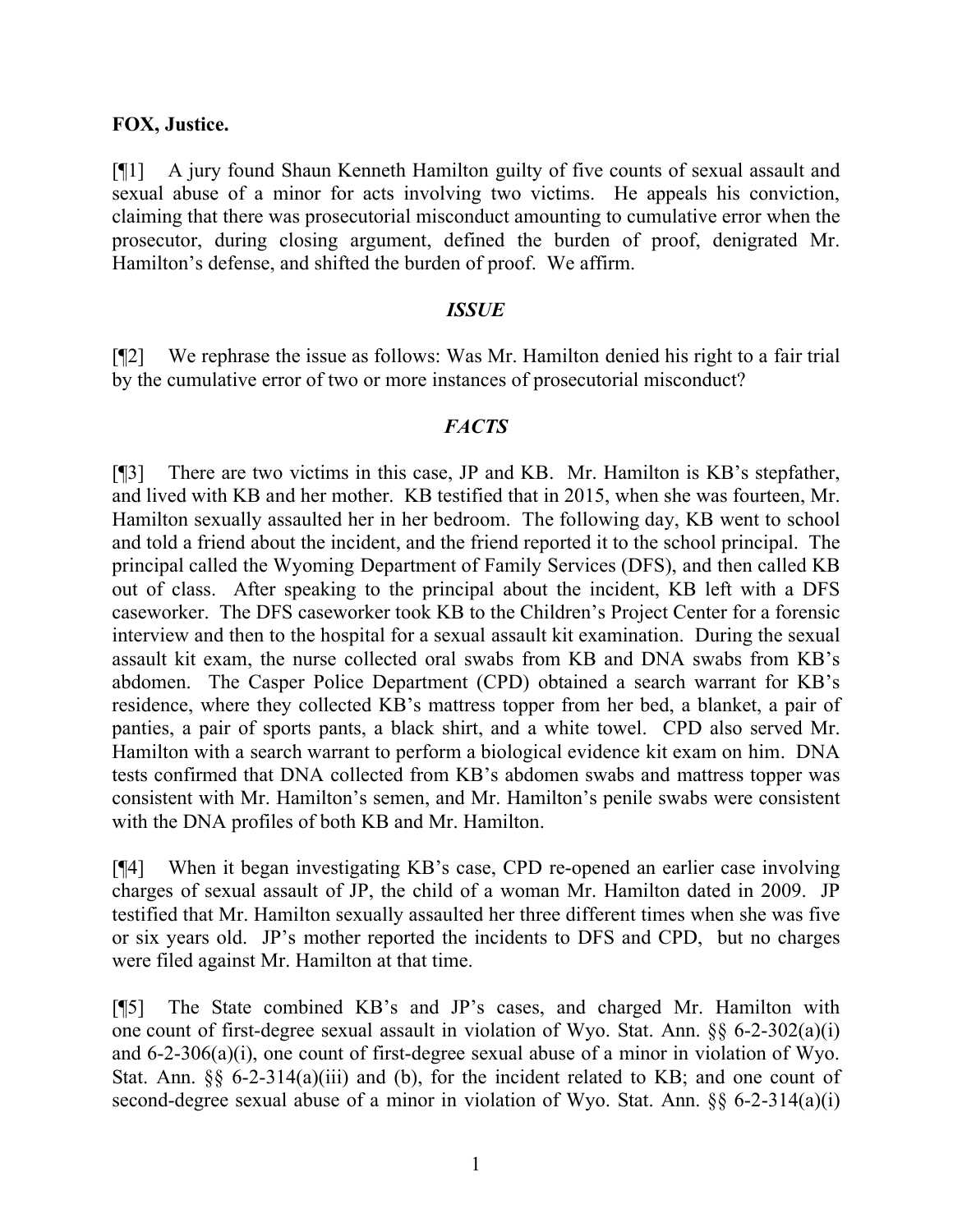and (c), and two counts of second-degree sexual abuse of a minor in violation of Wyo. Stat. Ann. §§ 6-2-315(a)(ii) and (b) for the incidents related to JP.

[¶6] After a four-day trial, the jury convicted Mr. Hamilton on all five counts. On the two counts related to KB, he was sentenced to a term of not less than 32 years nor more than 36 years, and a term of not less than 10 years nor more than 15 years, to be served concurrently. On the three counts related to JP, he was sentenced to not less than 18 years nor more than 20 years on each count, to be served concurrently and consecutively to the counts related to KB. Mr. Hamilton timely filed his notice of appeal. Additional facts, testimony, and argument will be set forth below, as necessary.

## *STANDARD OF REVIEW*

[¶7] Mr. Hamilton failed to object to the prosecutor's statements during his closing argument at trial. Our review is therefore limited to a search for plain error. *Watts v. State*, 2016 WY 40, ¶ 6, 370 P.3d 104, 106 (Wyo. 2016). "Normally, we would determine whether each incident of alleged misconduct by the prosecutor caused sufficient prejudice to require a reversal." *Id*. at ¶ 7, 370 P.3d at 106. Mr. Hamilton, however, argues that it was the cumulative effect of all three instances of alleged prosecutorial misconduct that denied him his right to a fair trial. Our plain error review is therefore: 1) whether the record is clear about each incident alleged to be misconduct; 2) whether each instance of alleged misconduct actually transgressed a clear and unequivocal rule of law; and 3) if two or more instances of alleged misconduct violate clear and unequivocal rules of law, whether the cumulative effect of the misconduct prejudiced Mr. Hamilton to such an extent that his trial was other than fair and impartial. *Id*.

## *DISCUSSION*

## *Was Mr. Hamilton denied his right to a fair trial by the cumulative error of two or more instances of prosecutorial misconduct?*

[¶8] Mr. Hamilton contends that there were three instances of prosecutorial misconduct during the prosecutor's closing argument: 1) the prosecutor defined reasonable doubt for the jury; 2) the prosecutor denigrated the defense; and 3) the prosecutor shifted the burden of proof from the State to the defendant. Prosecutorial misconduct is "[a] prosecutor's improper or illegal act (or failure to act), esp[ecially] involving an attempt to persuade the jury to wrongly convict a defendant or assess an unjustified punishment." *Watts*, 2016 WY 40, ¶ 8, 370 P.3d at 107 (quoting *Craft v. State*, 2013 WY 41, ¶ 13, 298 P.3d 825, 829 (Wyo. 2013)). "Allegations of prosecutorial misconduct are reviewed by reference to the entire record and hinge on whether a defendant's case has been so prejudiced as to constitute denial of a fair trial." *Talley v. State*, 2007 WY 37, ¶ 9, 153 P.3d 256, 260 (Wyo. 2007). Although it was prosecutorial misconduct for the prosecutor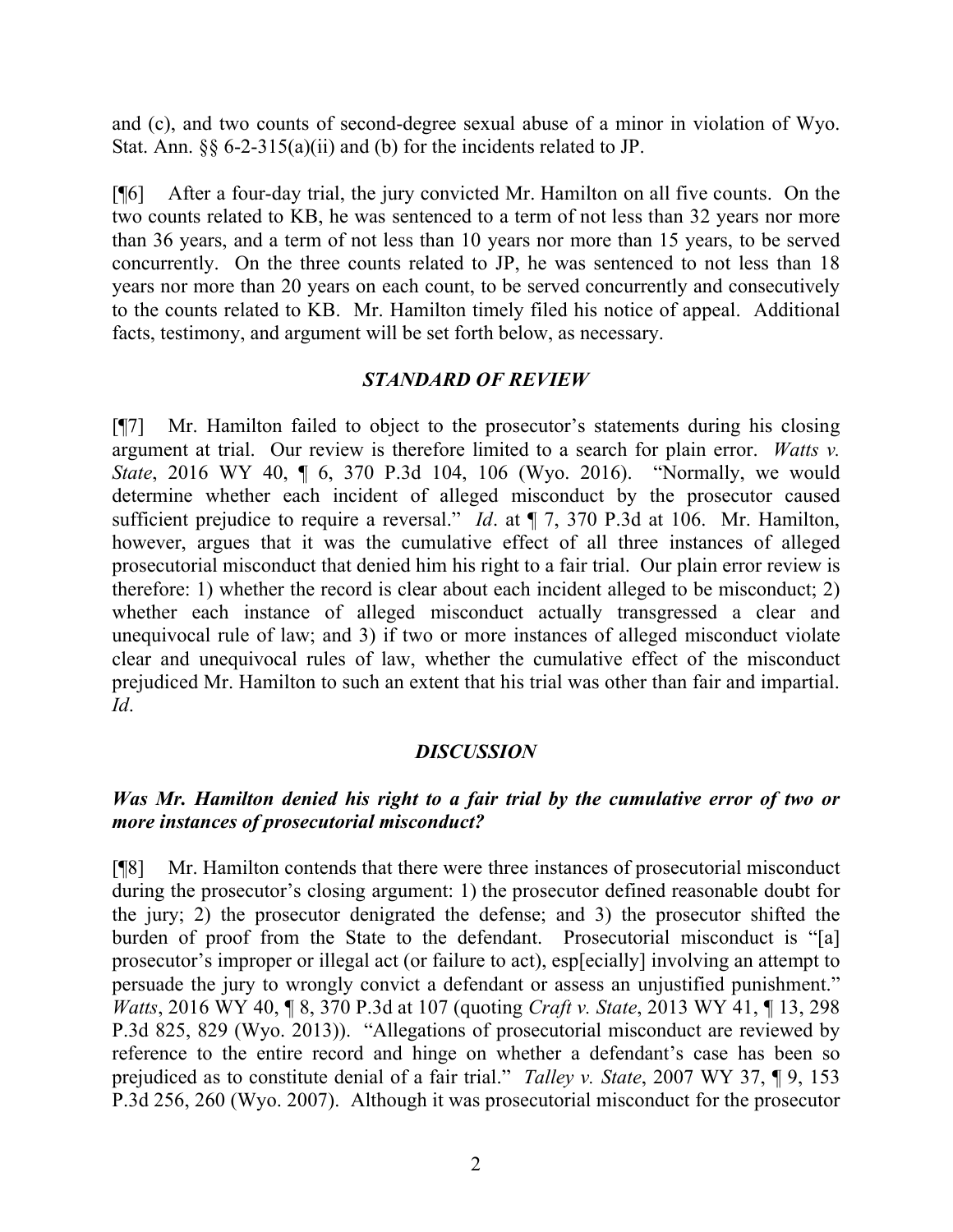to attempt to define reasonable doubt and to suggest that Mr. Hamilton carried any burden of proof, Mr. Hamilton failed to prove cumulative error. Applying our standard of review, we will find that Mr. Hamilton was not prejudiced to such an extent that his trial was anything other than fair and impartial.

## **A. Reasonable doubt**

[¶9] Mr. Hamilton argues that the prosecutor attempted to define reasonable doubt to the jury, in violation of the law, when the prosecutor made the following statements during his closing argument:

> Before I get to the overwhelming evidence against [Mr. Hamilton] in this case, I want to discuss with you the burden of proof. *I want to talk to you about what it is and also what it is not*. It is proof beyond a reasonable doubt, a burden the State welcomes. We welcome that. We're talking about a man's freedom. We should be held to that burden, and we ask you to hold us to that burden. But it is not proof beyond any possible doubt. You heard a lot of possibilities coming from [defense counsel]. Well, could it have possibly been this, could it have possibly been that. The burden is not proof beyond any possible doubt. The burden of proof is beyond a reasonable doubt. *And a reasonable doubt doesn't just come from any lame excuse the defense can come up with to try to explain the overwhelming evidence in this case.* It only comes from a reasonable argument, one that makes sense, one that matches with your common sense.

. . . .

They argue masturbation, because it's a penetration womb [sic]. It started out with a bike; but when that got debunked, it became masturbation. *Well, remember, we're not talking about what is possible. We're talking about what is reasonable*. Also, we don't consider evidence in isolation. We take it all together. So look at the whole picture.

(Emphasis added.) The record is clear about the alleged incident; therefore, Mr. Hamilton has met the first prong of the plain error test. We next address whether the prosecutor's statements transgressed a clear and unequivocal rule of law.

[ $[$ [10] A prosecutor is afforded "[g]reat latitude in arguing the case to the jury[,] ... [h]owever, there are boundaries the prosecutor may not cross." *Carroll v. State*, 2015 WY 87, ¶ 32, 352 P.3d 251, 259 (Wyo. 2015) (internal quotation marks and citations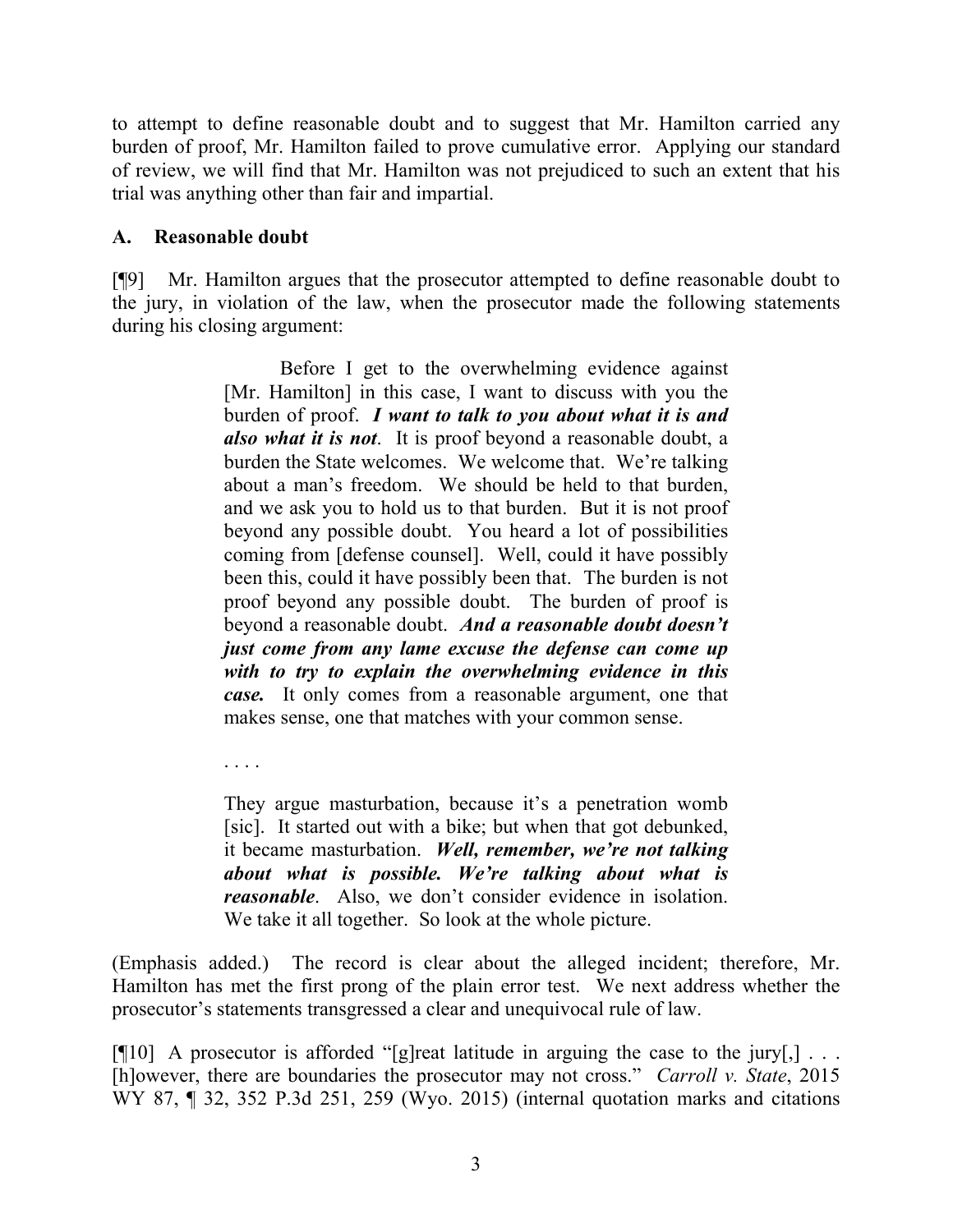omitted). This Court recently addressed the issue of defining reasonable doubt in *Watts*, 2016 WY 40, ¶ 22, 370 P.3d at 112. Recognizing the inconsistencies in our precedent, we provided a detailed analysis of prior case law and clarified that it is error for a prosecutor to attempt to define 'reasonable doubt' for the jury. *Id*. Here, the prosecutor's comments are similar to those the prosecutor made in *Watts*:

> Ladies and gentlemen, the State does have to prove its case beyond a reasonable doubt, but it is not beyond all doubt. It is not an impossible burden. It is the same burden in every State in the nation, Federal Court, State Courts. We know people are convicted fairly frequently on this burden of proof beyond a reasonable doubt.

. . . .

But the doubt has to be reasonable. It has to be based on what arose out of this trial. It can't be a hunch it [sic]. It can't be well a possibility.

. . . .

A hunch is [not] a reasonable doubt. A vague possibility is not reasonable doubt.

2016 WY 40, ¶ 13, 370 P.3d at 108. We held that the prosecutor in *Watts* "crossed well into the territory of defining reasonable doubt when he stated: 'But the doubt has to be reasonable. It has to be based on what arose out of this trial. It can't be a hunch it [sic]. It can't be well a possibility.'" *Id*. at ¶ 22, 370 P.3d at 111. Similarly, prosecutorial misconduct occurred here when the prosecutor attempted to define reasonable doubt by stating: "The burden is not proof beyond any possible doubt;" "Well, remember, we're not talking about what is possible. We're talking about what is reasonable."

[¶11] This Court issued *Watts* 56 days after the jury returned its verdict in Mr. Hamilton's case. Although it was not law at the time of Mr. Hamilton's trial, the parameters on which it was decided were. We find the prosecutor violated a clear and unequivocal rule of law when he defined reasonable doubt for the jury during his closing argument, rather than merely explaining "that the burden of proof does not require the prosecutor to establish guilt to an absolute certainty." *Watts*, 2016 WY 40, ¶ 21, 370 P.3d at 111 (citing *Solis v. State*, 2013 WY 152, ¶ 46, 315 P.3d 622, 632 (Wyo. 2013) ("To be sure, it is error for a prosecutor to attempt to define 'reasonable doubt' for the jury.")).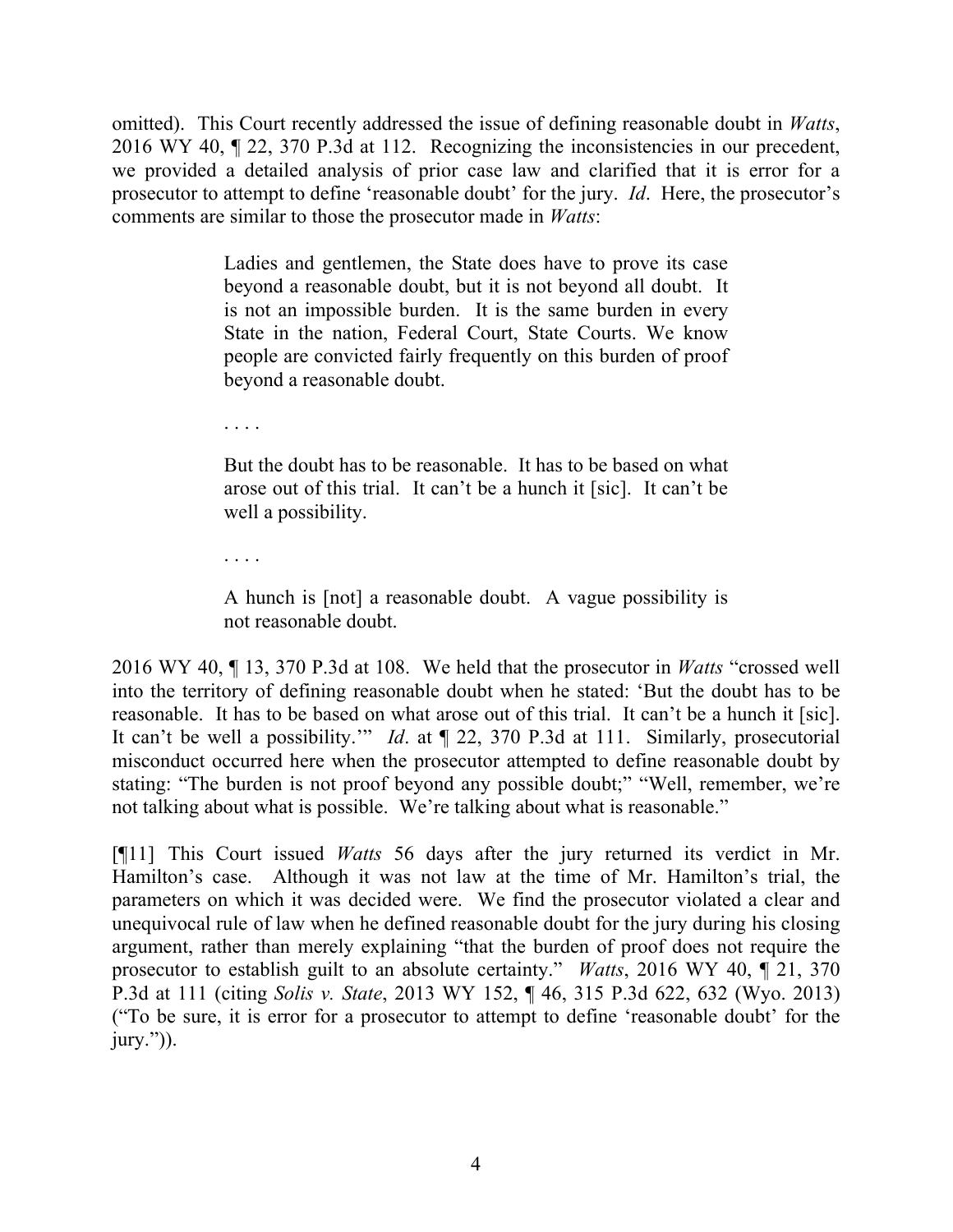[¶12] Mr. Hamilton argues that it is only when this error is considered with two other alleged instances of misconduct that it proves he was prejudiced to such an extent that his trial was not fair and impartial. As a result, we analyze whether the alleged instances of misconduct collectively constitute cumulative error. *See infra* ¶¶ 20-21. We turn next to Mr. Hamilton's argument that the prosecutor denigrated the defense.

## **B. Denigration of the defense**

[¶13] Mr. Hamilton contends that the prosecutor committed misconduct when he "repeatedly on the record ridiculed the defense." Mr. Hamilton references the following statements made by the prosecutor during his closing:

> I'll go over the problems with their excuses here in a minute, because there are a lot of them. But the bottom line is the physical, scientific evidence in this case supports the victim [KB]. So what do they do? *They drag her through the mud*. They talk about forged checks and trips to the principal's office, typical teenage junk. But that's nothing more than an effort to get you to try to ignore the cold, hard facts of this case. . . .

. . . .

. . . The defense is essentially arguing that these two girls came into this courtroom and framed this defendant out of the clear blue sky. . . . *That's not reasonable. It's absurd*. And that's before we get to the corroboration.

. . . .

Ladies and gentlemen of the jury, that's not reasonable. That is *fundamentally ridiculous*. How would [KB] know [Mr. Hamilton's] sperm was on her comforter and her stomach unless, one thing, she was there when [Mr. Hamilton] put it there. . . .

. . . .

. . . These sperm are microscopic. Only the crime lab could link it to [Mr. Hamilton]. And they want you to believe that this 14-year-old girl somehow knew it and framed him. That's not reasonable. That's *so off-the-wall ridiculous it's beyond belief*. . . .

. . . .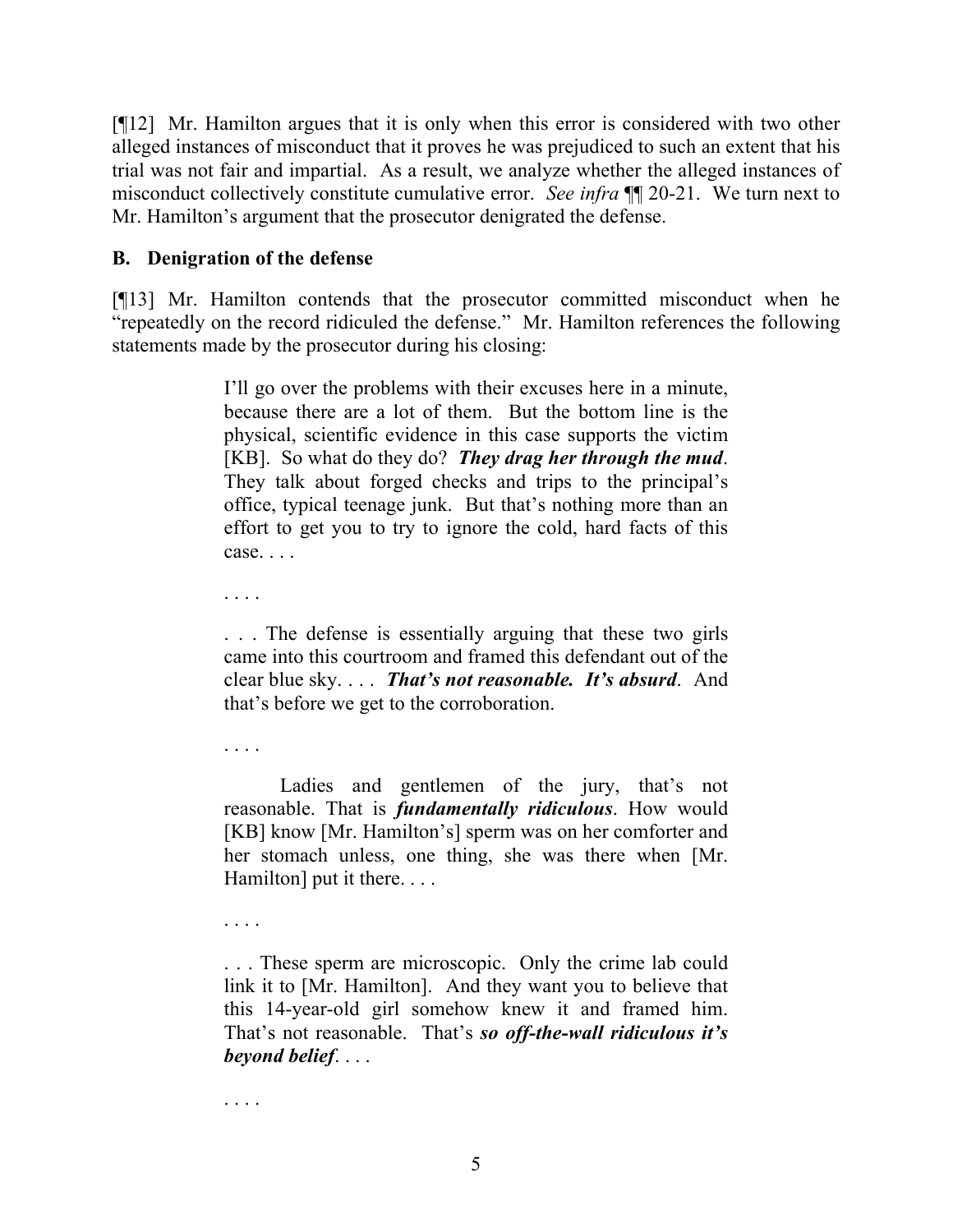*The so-called alibi is nonsense*. . . . *So the alibi argument is nonsense*.

. . . .

I told you they would not be able to explain how [KB] knew [Mr. Hamilton's] semen was on her stomach. Oh, they tried to explain the -- the comforter by saying, [w]ell, you know, she knows what semen is. Yeah. So she kept sleeping on that stain. For how many years? She was begging to sleep on that futon knowing that stain was there. So they tried to say that, which is *just a very bizarre, out-there explanation of that*.

(Emphasis added.)

[¶14] It is prosecutorial misconduct to "launch personal attacks against defense counsel to inflame the passions and prejudices of the jury." *McGinn v. State*, 2015 WY 140, ¶ 51, 361 P.3d 295, 307 (Wyo. 2015) (Fox, J., specially concurring) (quoting *Lafond v. State*, 2004 WY 51, ¶ 39, 89 P.3d 324, 336-37 (Wyo. 2004)). The prosecutor's comments are similar to those the prosecutor made in *Carroll*:

> So how much of this closing [argument] by counsel for the Defense was about [the victim]? Not a lot. Because their case, their case, ladies and gentlemen, is about distraction and diversion. They want to distract you from the testimony of [the victim]. And they want to divert you from those things.

. . . .

. . . [a] lot of stuff on the floor of this courtroom and [is] hoping you don't sniff through it. But you will. Because this case isn't about those things. . . . This case is about [the victim] and what he did to her, what she told you happened to her at his hands when she was just 14 and 15 years old.

2015 WY 87, ¶ 41, 352 P.3d at 261. We found the comments in *Carroll* to be related to the prosecution's view of the defense case, and not personal attacks on the defense counsel. *Id*. at ¶ 44, 352 P.3d at 261. Similarly, the prosecutor's comments in this case were not personal attacks on defense counsel and were not intended to inflame the passions and prejudices of the jury. "In presenting closing argument, the prosecutor is entitled to reflect upon the evidence and to draw reasonable inferences from that evidence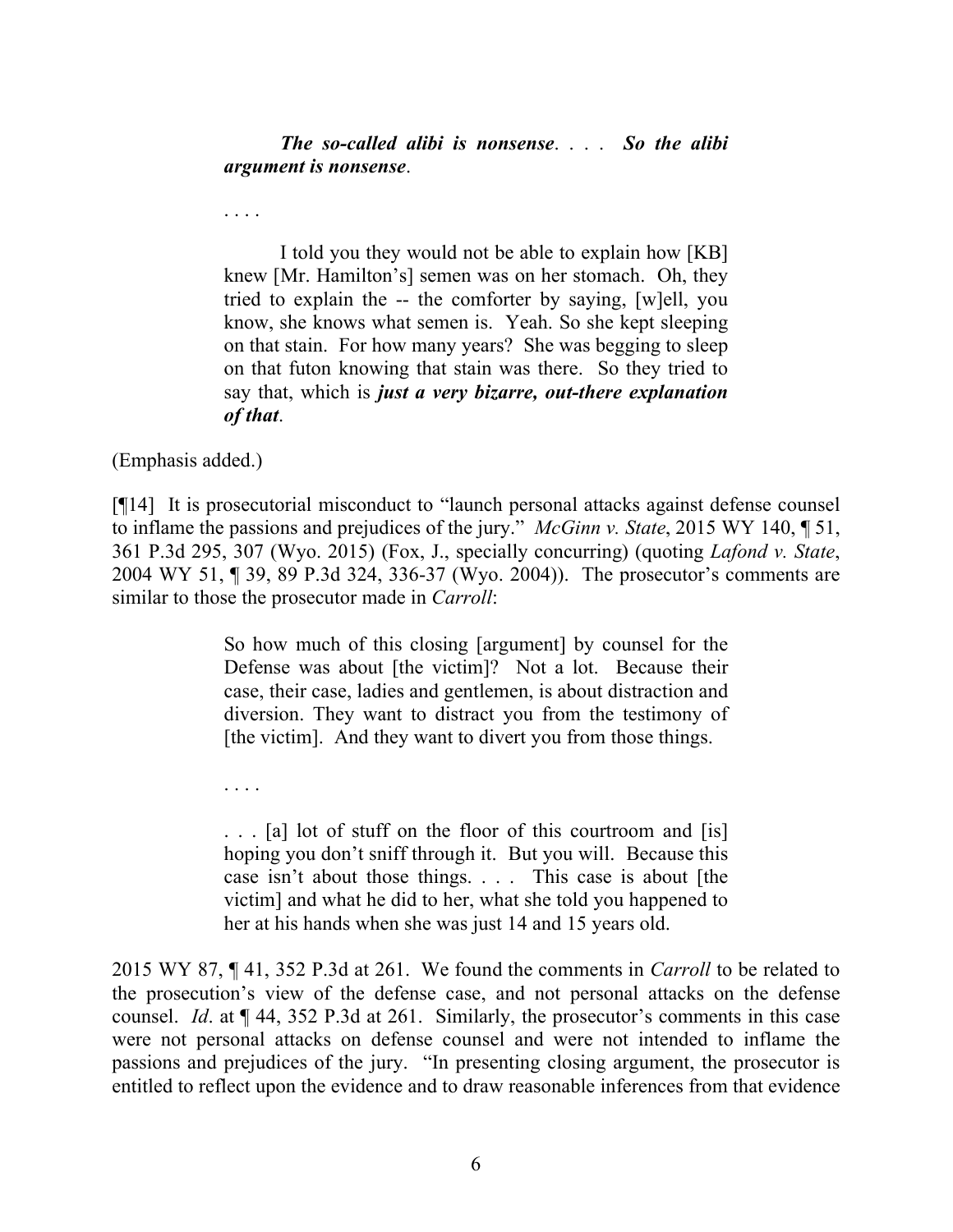in order to assist the jury in its function." *English v. State*, 982 P.2d 139, 148 (Wyo. 1999). The prosecutor's remarks were related to the prosecution's view of the defense's case, and do not amount to prosecutorial misconduct. Though ill-advised, the comments did not transgress a clear and unequivocal rule of law. We find no plain error, and turn next to Mr. Hamilton's argument that the prosecutor shifted the burden of proof from the State to Mr. Hamilton.

## **C. Burden of proof**

. . . .

. . . .

. . . .

[¶15] Mr. Hamilton asserts the prosecutor shifted the burden of proof from the State to Mr. Hamilton when the prosecutor made the following statements:

> Ladies and gentleman of the jury, there's an old saying in the law: When the law is on your side, you pound on the law; when the facts are on your side, you pound on the facts; when neither is on your side, you pound on the victim.

> *They can't explain this in any reasonable manner. They can't explain this in any reasonable manner. And most of all, they can't explain this in any reasonable manner.* Oh, they made some excuses. . . .

> . . . The only way she knows it's his sperm is if she's there when he put it there just like she described. *Until they come up with a reasonable argument on that point -- and they won't, not a reasonable one -- there's no reasonable doubt.*

> And then they try to say DNA is not that big a deal. It's not that big a deal. *Well, it's a big deal when you can't explain how [KB] knew it was there. And they can't. That makes it an even bigger deal.*

> *I told you they wouldn't be able to explain it. They don't have reasonable explanation for it. I told you they would not be able to explain how [KB] knew [Mr. Hamilton's] semen was on her stomach*. . . .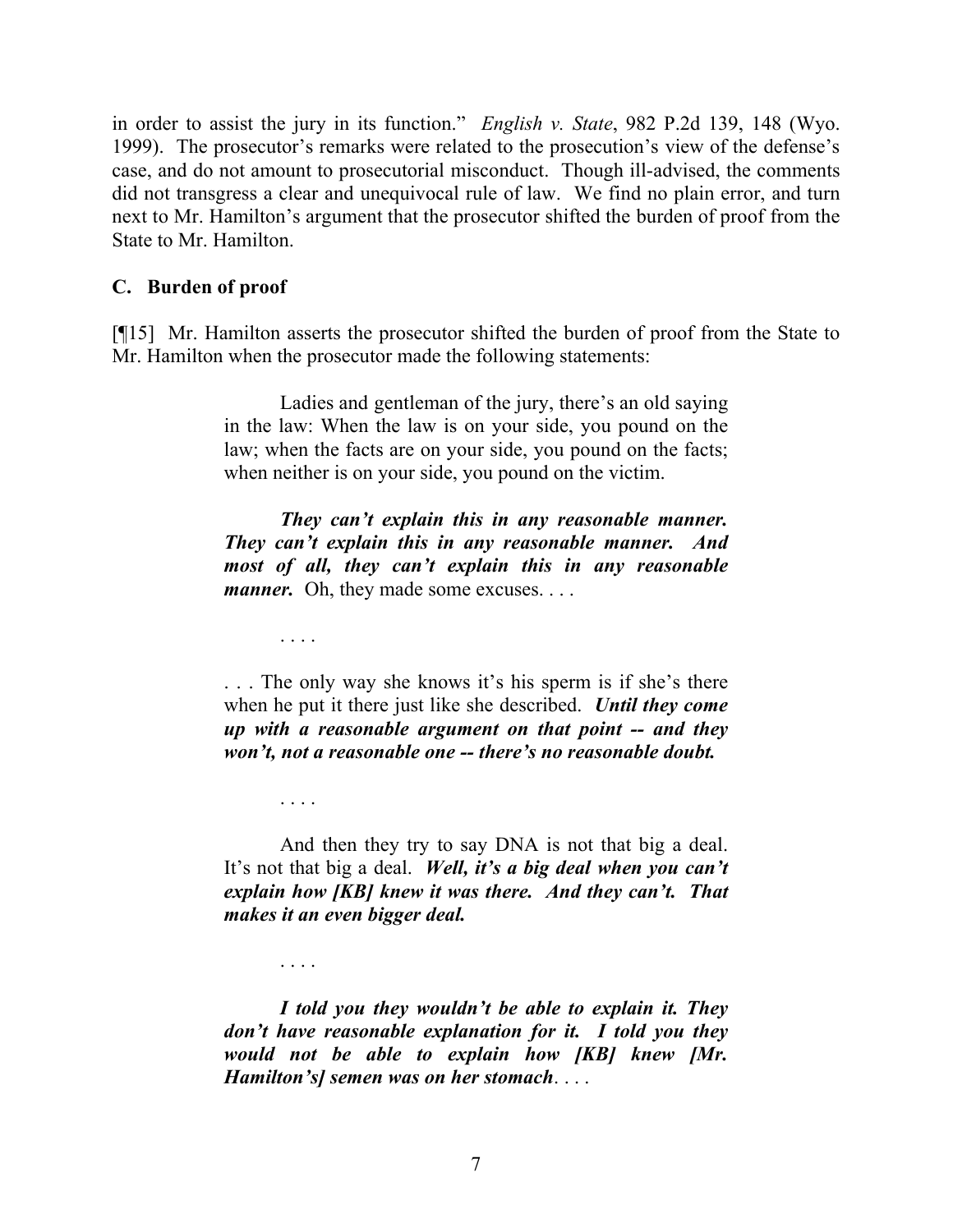*Without a reasonable explanation for that, ladies and gentlemen of the jury, there's no hole in that box*. There's no reasonable doubt.

(Emphasis added.) The challenged incident clearly appears in the record, and so we consider whether it violated a clear and unequivocal rule of law.

[¶16] It is well settled that "the State bears the burden of proof in a criminal case, and that the prosecutor may not, during argument, attempt to shift that burden to the defendant." *Harris v. State*, 2008 WY 23, ¶ 17, 177 P.3d 1166, 1171 (Wyo. 2008); *see also Collins v. State*, 2015 WY 92, ¶ 16, 354 P.3d 55, 59 (Wyo. 2015) ("[P]rosecutors should not suggest a defendant carries any burden of proof."); *Phillips v. State*, 835 P.2d 1062, 1072-73 (Wyo. 1992). In *Schafer v. State*, the defendant claimed, among other issues, that his motion for a new trial should have been granted because prosecutorial misconduct occurred when the prosecutor stated, "if there was some explanation for it, they could have put it on." 2008 WY 149, ¶¶ 25-26, 197 P.3d 1247, 1252 (Wyo. 2008) (*superseded by statute*, *Cecil v. State*, 2015 WY 158, 364 P.3d 1086 (Wyo. 2015)). Defense counsel objected to the statement at trial, which provided the district court with the opportunity to cure the alleged misconduct. The district court, agreeing that the statement was impermissible, admonished the prosecutor, ordered that the statement be stricken from the record, and instructed the jury that defendant had no burden to present any evidence in the case. *Id*. While reasserting the principle that it is error for a prosecutor to suggest that the defendant has the burden of proof, we applied the rule that a jury is presumed to follow a court's curative instruction and found no abuse of discretion. *Id.* at ¶ 26, 197 P.3d at 1252.

[¶17] In *Seymore v. State*, 2007 WY 32, ¶ 18, 152 P.3d 401, 408 (Wyo. 2007) (*abrogated on other grounds by Granzer v. State*, 2008 WY 118, 193 P.3d 266 (Wyo. 2008)), during voir dire, the prosecutor stated:

> If the defense has evidence they want you to consider in deciding this case, then they should put it to you. They should bring it to your attention. They should bring it to court and show it to you, or have someone testify about it, that it's not the State's role to present that evidence to you.

Then, in his closing argument, the prosecutor used a demonstrative exhibit depicting evidence that the prosecutor believed should have been brought before the jury by the defendant. *Id.* We found that "[t]he prosecutor t[elling] the jury during *voir dire* and in closing argument that the defendant 'should' bring any exculpatory evidence into court and present it to the jury" improperly shifted the burden to the defendant and, combined with several other prosecutorial transgressions, justified remanding the case for a new trial. *Id.* at ¶¶ 20-22, 152 P.3d at 410. Thus, the law in Wyoming is clearly established: a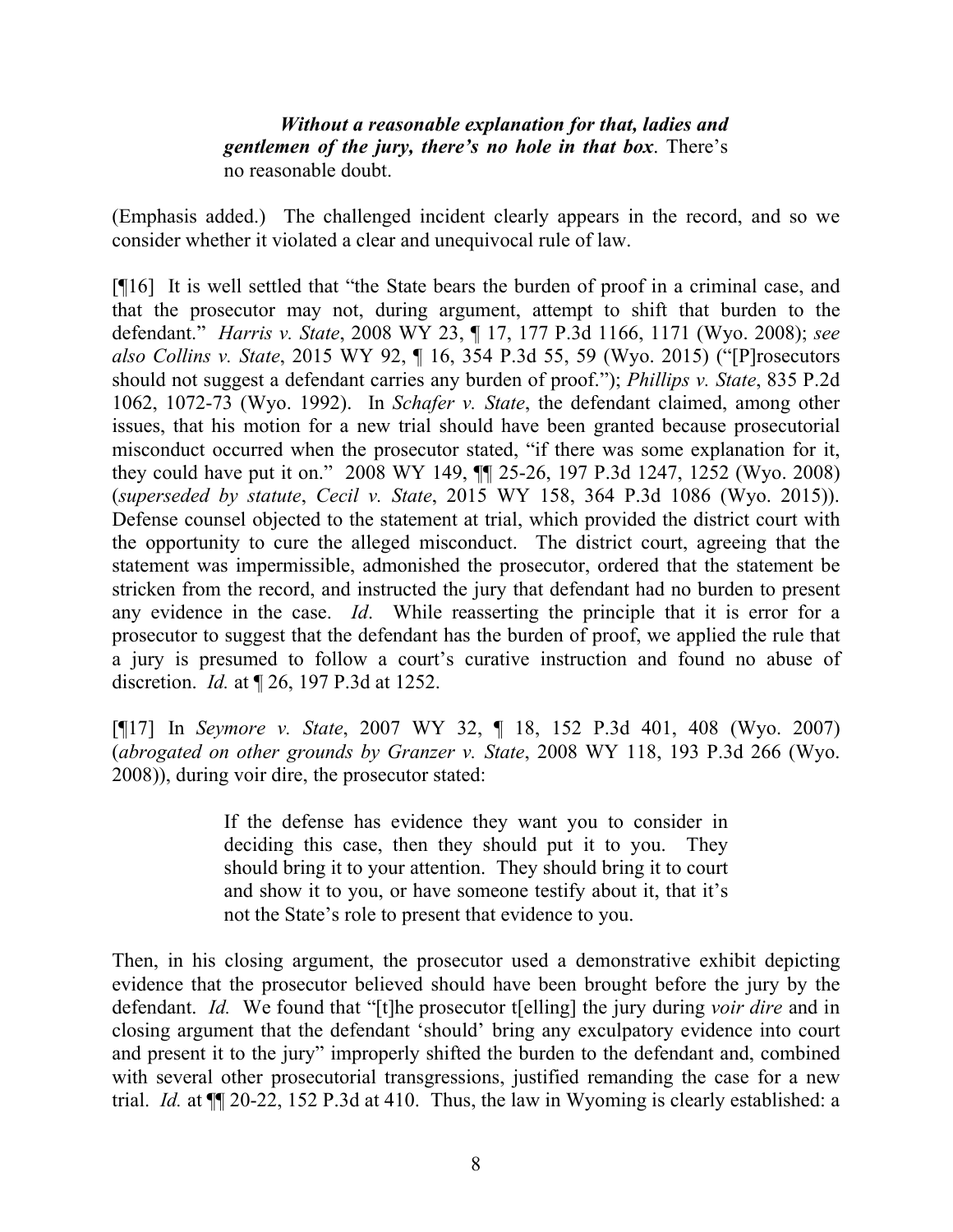prosecutor may not argue that the defendant should have put on evidence to explain a missing fact or theory because such an argument improperly shifts the burden of proof to the defendant.

[¶18] Here, the prosecutor made multiple statements suggesting that Mr. Hamilton had to explain the evidence when he had no burden at all. The prosecutor was not "merely comment[ing] on the evidence presented, the lack of Hamilton's evidence, and the uncontroverted evidence" as the State suggests. The prosecutor went beyond commenting on the evidence when he added statements such as "They can't explain this in any reasonable manner;" "Until they come up with a reasonable argument on that point;" and "I told you they wouldn't be able to explain it." The prosecutor's statements regarding the burden of proof transgressed a clear and unequivocal rule of law, a second instance of prosecutorial misconduct in this matter. It is therefore necessary to address Mr. Hamilton's claim of cumulative error.

# **D. Cumulative error**

[¶19] Cumulative error occurs when "two or more individually harmless errors ha[ve] the potential to prejudice the defendant to the same extent as a single reversible error." *Watts*, 2016 WY 40, ¶ 23, 370 P.3d at 112 (quoting *Guy v. State*, 2008 WY 56, ¶ 45, 184 P.3d 687, 701 (Wyo. 2008). "In conducting a cumulative error evaluation, we consider only matters that we have determined to be errors." *Guy*, 2008 WY 56, ¶ 45, 184 P.3d at 701. We reverse a conviction only when the accumulated effect of the errors "constitutes prejudice and the conduct of the trial is other than fair and impartial." *Watts*, 2016 WY 40, ¶ 23, 370 P.3d at 112 (quoting *Alcala v. State*, 487 P.2d 448, 462 (Wyo. 1971)).

[¶20] While it was improper for the prosecutor to attempt to define reasonable doubt and suggest to the jury that Mr. Hamilton had any burden of proof, the accumulated effect of these errors was not prejudicial. We consider the prosecutor's remarks during closing argument "in the context of the entire argument," *Szymanski v. State*, 2007 WY 139, ¶ 27, 166 P.3d 879, 886 (Wyo. 2007), and in the context of the entire trial. *Phillips v. State*, 2007 WY 25, ¶ 9, 151 P.3d 1131, 1134 (Wyo. 2007). Throughout the trial the jury was reminded that the burden of proof rested with the State. Moreover, the State produced overwhelming evidence establishing Mr. Hamilton's guilt. The State called eleven witnesses, including the victims naming Mr. Hamilton as their assailant, medical personnel who described the severity of KB's injuries, and experts on the DNA evidence. The State also presented uncontroverted DNA evidence. The State's evidence was strong, the errors by the prosecutor were confined to the closing argument, and the accumulated effect of those errors does not rise to the level of reversible error. Based on the entire context of the trial, we do not find that Mr. Hamilton was prejudiced by the improper remarks; therefore, his cumulative error claim fails and we affirm his convictions.